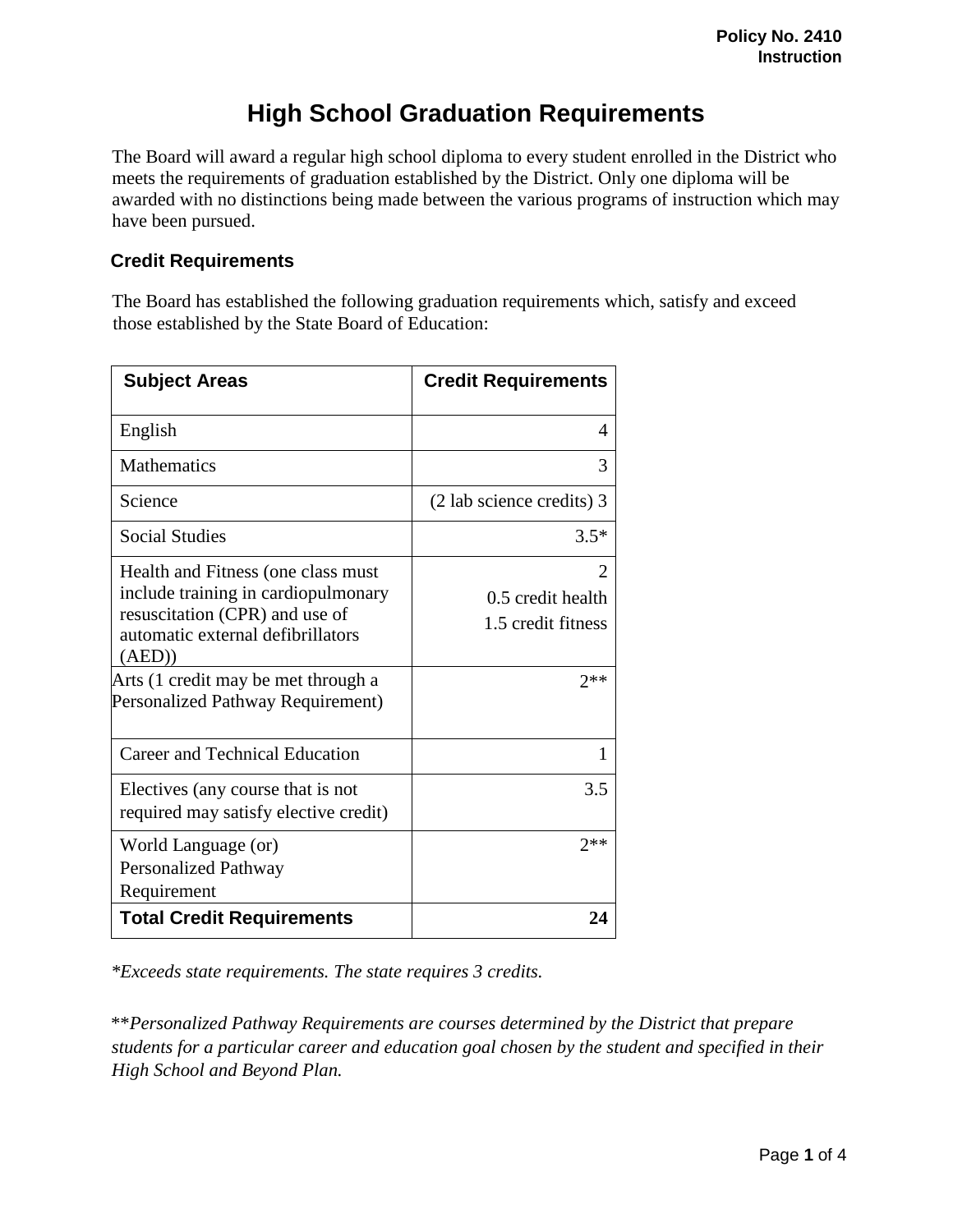## **Additional Requirements**

In addition to the minimum credit requirements, to earn a diploma each student must:

- A. Complete a High School and Beyond Plan
- B. Complete one or more of the following pathways in each of English Language Arts and Mathematics:
	- 1. Meet or exceed the Smarter Balanced Assessment scores set by the State Board of Education;
	- 2. Complete and qualify for college credit in dual credit courses such as Running Start or College in the High School;
	- 3. Earn credit in a high school transition course, when completion of the course will ensure college level placement;
	- 4. Earn high school credit, with a  $C+$  grade or a score of 3 or higher on the AP exam;  $C+$  in relevant International Baccalaureate courses or a 4 on the IB exam; or C+ in Cambridge International courses (no score equivalent)

Meet or exceed the scores established by the State Board of Education for the SAT or ACT;

Or:

- 5. Meet standard on the Armed Services Vocational Battery; or
- 6. Complete a sequence of CTE courses that are relevant to a student's post-secondary pathway including those leading to workforce entry, state or nationally approved apprenticeships, post-secondary education and that meet either Core Plus program criteria or the minimum criteria identified in RCW 28A.700.030
- C. Earn a minimum cumulative 2.0 grade point average.
- D. Earn a minimum of forty (40) hours of Community Service.

Students in the classes of 2020 and 2021 who have IEPs and are not appropriately served by the graduation pathway options above, may earn a Certificate of Individual Achievement (CIA) using multiple measures to demonstrate their skills commensurate with their individual education programs. The determination of whether the pathway options above are appropriate shall be made by the student's IEP team.

The State Special Education Advisory Council will develop guidelines as to which multiple measures are appropriate to use for the Class of 2022 and beyond.

## **Procedures**

The superintendent will develop procedures for implementing this policy which include:

- A. The process for completion of the High School and Beyond Plan
- B. The process for requesting an expedited assessment appeal
- C. The process for waiving required Community Service Hours and the minimum GPA requirement
- D. The process for the completion of Personal Pathway Requirements
- E. Establishing the process for requesting a credit waiver based on unusual circumstances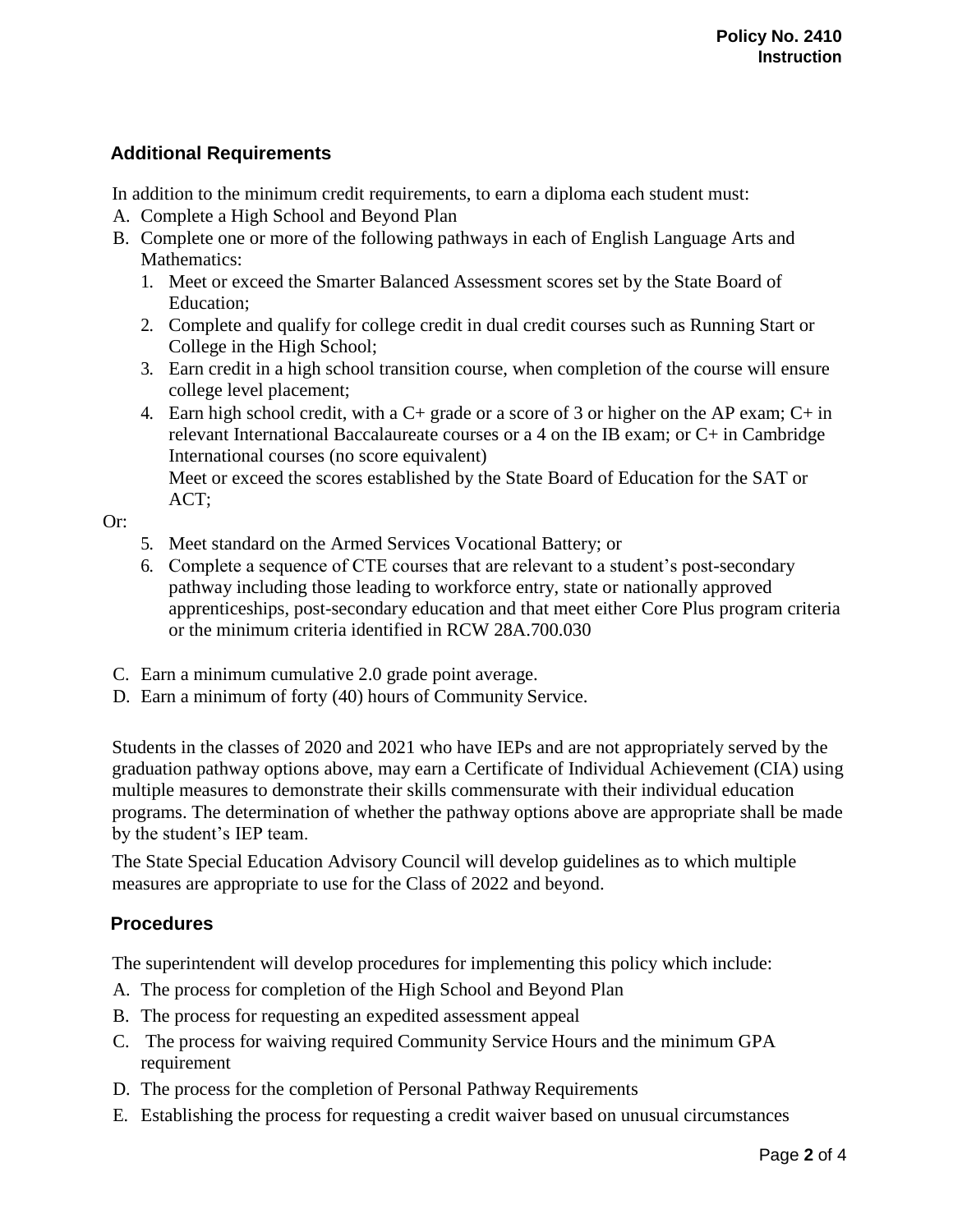- F. The process for students fulfilling an IB diploma to meet graduation requirements
- G. Which courses satisfy particular subject area requirements and whether a particular course may satisfy more than one subject area requirement.
- H. Which credit toward high school graduation may be granted for learning experiences conducted outside the District (Outside Learning Credits) from an accredited institution and/or online courses approved by the Washington State Department of Digital Learning.
- I. The process by which individual students may be excused from the fitness requirement because of physical disability, employment, or religious belief, or because of participation in directed athletics or military science and tactics or for other good cause. Such excused students shall be required to demonstrate proficiency/competency in the knowledge portion of the fitness requirement.
- J. Publishing graduation requirements and distributing to students, parents and members of the public.
- K. Granting credit for correspondence, technical institutes and/or college courses for college or university course work the district has agreed to accept as high school credit.
- L. Granting credit for work experience when permitted;
- M. Granting credit based upon competence testing, in lieu of enrollment when permitted;
- N. A description of how students meet the Washington state history and government; and civics requirements
- O. Credit for high school courses taken prior to high school

#### Cross References:

| Board Policy 2161 | Special Education and Related Services for Eligible |
|-------------------|-----------------------------------------------------|
|                   | <b>Students</b>                                     |

Legal References:

RCW 28A.230.090 High school graduation requirements or equivalencies — Reevaluation of graduation requirements — Review and authorization of proposed changes — Credit for courses taken before attending high school — Postsecondary credit equivalencies

RCW 28A.230.120 High school diplomas — Issuance — Option to receive final transcripts — Notice RCW 28A.230.050 28A.600.300-400 Running start program

RCW 28A.635.060 Defacing or injuring school property — Liability of pupil, parent or guardian — Withholding grades, diploma, or transcripts — Suspension and restitution — Voluntary work program as alternative — Rights protected

RCW 28A.655.061 High school assessment system — Certificate of academic achievement requirements — Exemptions -- Options to retake high school assessment — Objective alternative assessment — Student learning plans